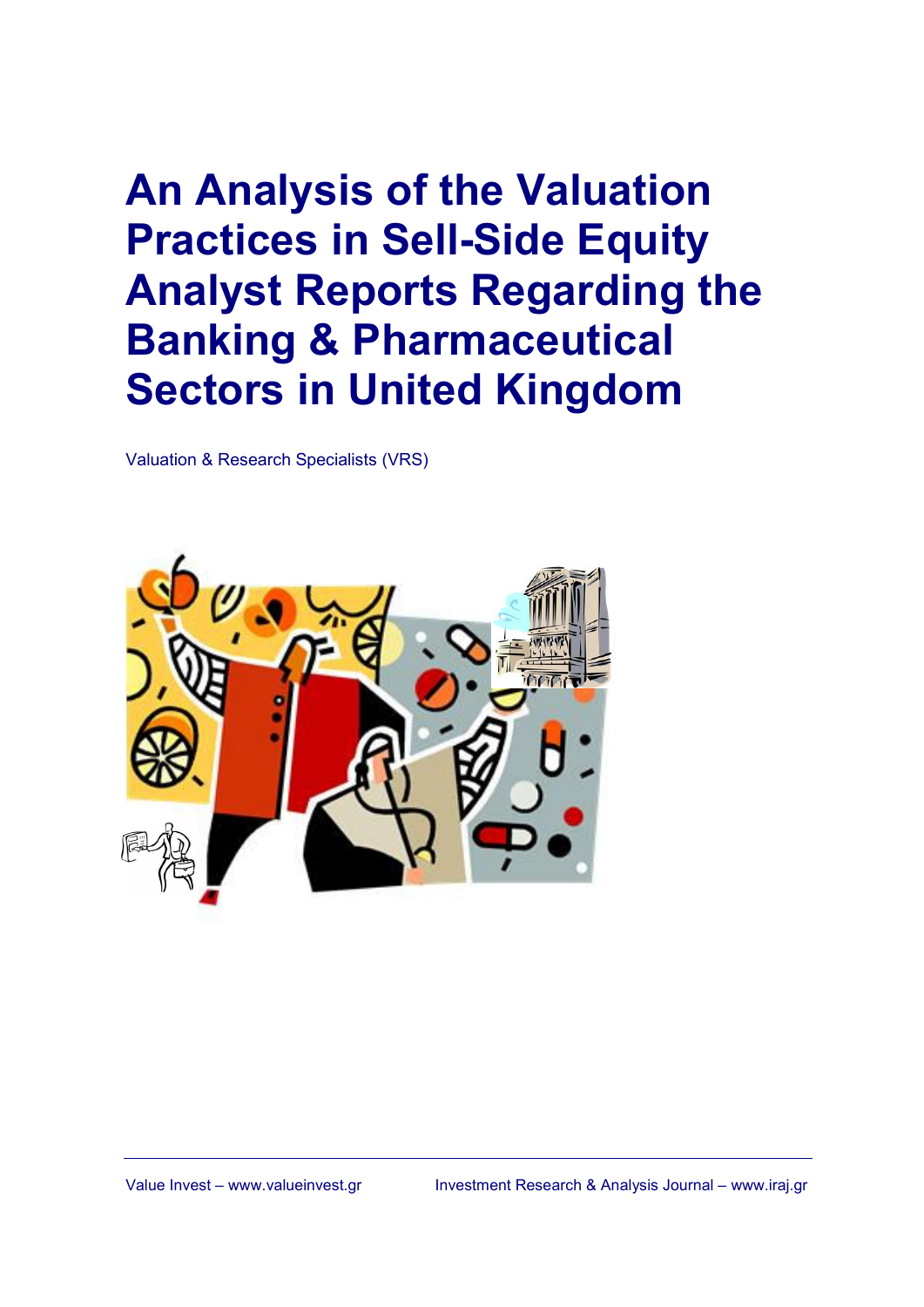#### **ABSTRACT**

This study employs a structured, positive approach to investigating the choices of financial analysts for valuation models in their reports on firms drawn from the banking and pharmaceutical sectors in UK. It examines 141, sell-side analysts' equity reports issued by international brokerage houses, covering 9 banking and 15 pharmaceutical firms listed on the London Stock Exchange. It provides a descriptive analysis of the range of valuation models appearing in these reports and the factors that drive analysts' choices. It postulates and tests four, discrete hypotheses related to their preferences for specific valuation methods and the variations of these across the two sectors. The statistical analysis performed on these hypotheses leads to the following conclusions: firstly, valuation by single-period comparatives is more often in the banking than the pharmaceutical industry. The valuation models financial analysts most often adopt as dominant are the PE multiple and the multi-period DCF model. Analysts do not include dividends in the value-relevant features of banking firms they seek to predict and base their valuations on; the dividend yield along with the DDM and GGM models only seldom appear as dominant in analysts' banking reports. Finally, the different nature of assets comprising the firms of the two sectors does not seem to induce a variation in the methodologies analysts adopt when valuing them; it is their expertise as well as investors' familiarity with certain valuation models that appear to lead their choices instead. These findings shed additional light on the available knowledge on this topic area so far and constitute the basis for further and deeper research on analysts' valuation methodologies.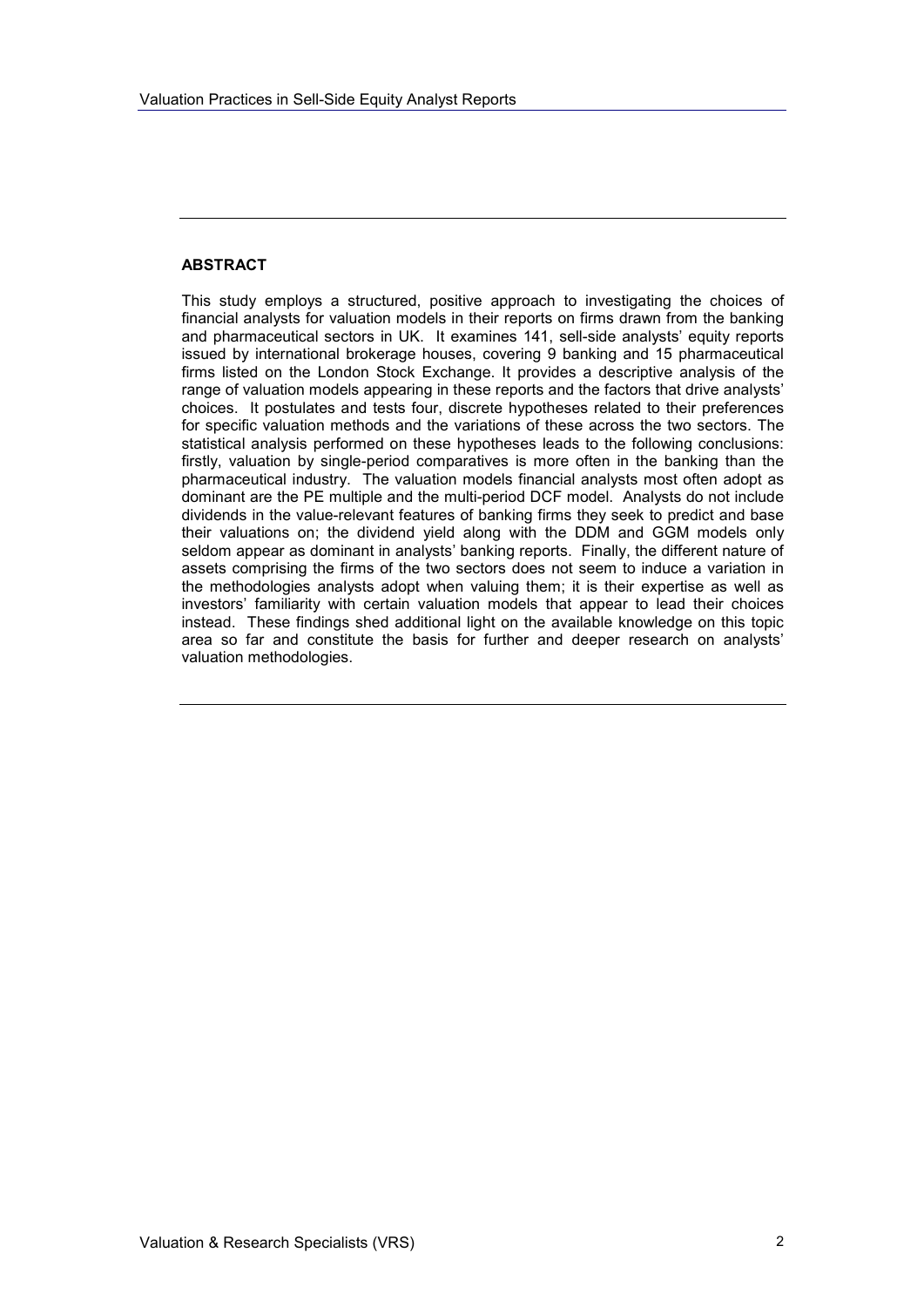#### Researcher: **Georgia Papadopoulou**

#### **About the Author**

The author of this study has been employed for the past 4 years by a German multinational gypsum products industry as a financial analyst. In 2006 and 2007, she followed the MSc Programme in Finance of Manchester Business School, where she gained her degree with a merit. She has also gained a first-class Bachelor degree from the Accounting & Finance Department of the Athens University of Economics and Business in Greece in 2006 with a specialization in Finance. Her interests include the financial statement analysis and valuation of securities and these are reflected in the current study. This is the first study the author conducts but she is highly interested in continuing her research in this topic area in the future.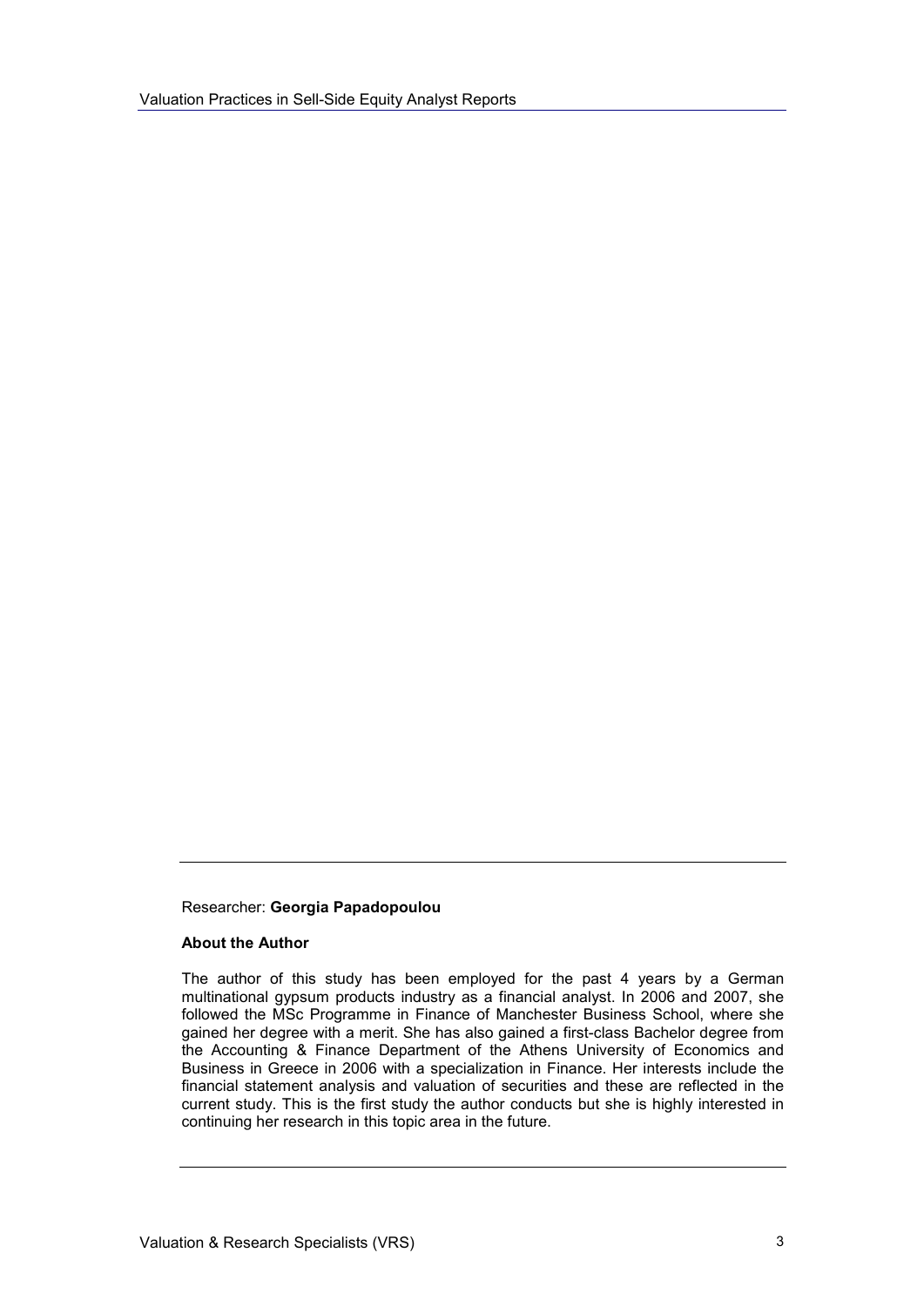#### **CONTENTS**

| 1. Introduction                                         | 9     |
|---------------------------------------------------------|-------|
| 2. Prior Research                                       | 11    |
| 3. Methodology and Empirical Hypotheses                 | 19    |
| 3.1 Methodology                                         |       |
| 3.2 Industry Sectors Selection                          |       |
| 3.3 Hypotheses                                          |       |
| 4. Data Collection, Sample Selection and Scoring System | 29    |
| 4.1 Data Collection                                     |       |
| 4.2 Sample Selection                                    |       |
| 4.3 Scoring System                                      |       |
| 5. Results of Testable Hypotheses and Main Findings     | 35    |
| 5.1 Descriptive Analysis                                |       |
| 5.2 Statistical Analysis                                |       |
| 5.3 Main Findings                                       |       |
| 5.3.1 Hypothesis 1                                      |       |
| 5.3.2 Hypothesis 2                                      |       |
| 5.3.3 Hypothesis 3                                      |       |
| 5.3.4 Hypothesis 4                                      |       |
| <b>6. Sensitivity Analysis</b>                          | 49    |
| 7. Limitations                                          | 55    |
| 8. Conclusions                                          | 59    |
| Appendix                                                | 63    |
| <b>References</b>                                       | 65    |
| <b>Notes</b>                                            | 68-69 |
| <b>Disclosure Statement</b>                             | 70    |

#### **LIST OF TABLES IN MAIN TEXT**

| Table 1. Top Ten Firms Listed on the London Stock Exchange in 2006                | 22 |
|-----------------------------------------------------------------------------------|----|
| Table 2. Aggregate Characteristics of the Banking and Pharmaceutical Sectors      | 23 |
| Table 3. Summary Statistics of the Sampled Reports                                | 32 |
| Table 4. Definitions of Valuation Models for Scoring System                       | 33 |
| Table 5. Valuation Models Adopted in Sell-Side Analysts' Reports                  | 38 |
| Table 6. Dominant Valuation Models.                                               | 39 |
| Table 7. Formal Tests of Hypothesis 1 and Hypothesis 4                            | 43 |
| Table 8. Number of Reports Issued by Each Investment House                        | 52 |
| Table 9. Discrepancies in the Use of Valuation Models across Investment Houses 53 |    |

Please contact Valuation & Research Specialists (VRS) at info@valueinvest.gr to order a printed copy of this report. Price: 40 euros including VAT and postage expenses.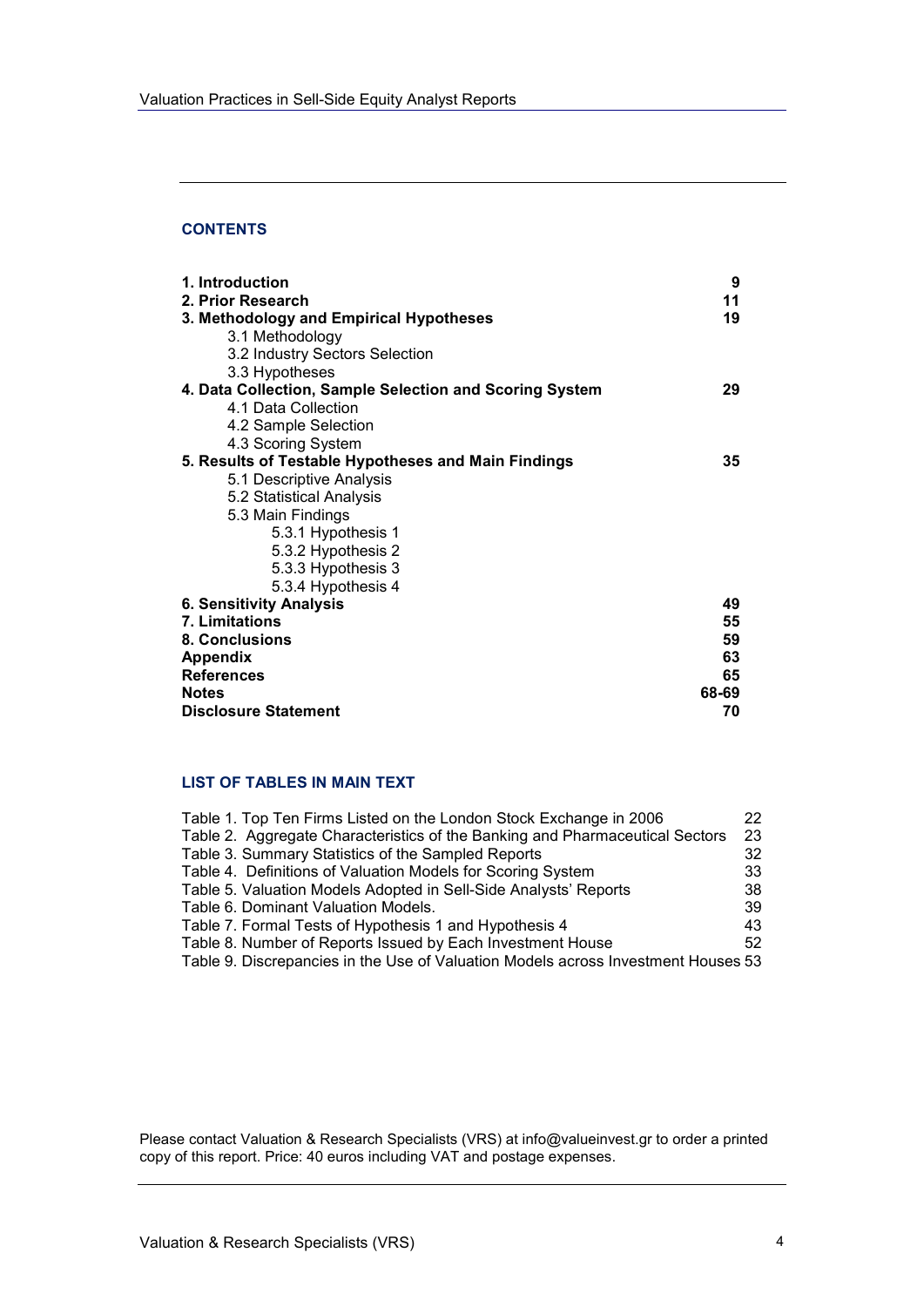# **Chapter 1 Introduction**

The analysis of the content and usefulness of sell-side analysts' equity reports has occupied the minds of valuation theorists and investors for decades. Both base their interest in the belief that analysts' earnings forecasts, target prices and stock recommendations play a critical role in the formation of stock prices and prior literature has validated this belief. But it is not only these elements of analysts' reports that have attracted researchers' interest; the various valuation methods analysts employ in order to determine a firm's intrinsic value have also preyed on their minds and have been the subject of numerous studies. Analysts have at their disposal a large variety of models ranging from simple valuation multiples to explicit, multi-period techniques. While the former models appear to be favored by analysts in general, recent evidence suggests that the latter category of models appears to be constantly gaining ground.

As a continuation to earlier research on this topic area, this study examines the valuation models sell-side analysts employ in order to value firms from the banking and pharmaceutical sectors in the UK. The research undertaken is based on a structured, positive approach. This study intends to shed light on the value-relevant features on which analysts focus and the methodologies they finally adopt in order to determine the intrinsic value of the firms comprising the two sectors. Based on prior literature, four discrete hypotheses related to the frequency with which analysts adopt specific categories of models in the two sectors and the ways these models vary across the two industries are examined. The content analysis conducted includes reading thoroughly each sampled report, recording the frequency with which each model appears and conducting statistical analysis. A random sample of 141, sell-side analysts' equity reports regarding banking and pharmaceutical firms listed on the London Stock Exchange is investigated. The sample runs the period from June 2005 to December 2006.

The statistical analysis of the hypotheses leads to illuminating conclusions. First of all, single-period, comparatives is the most popular category of valuation techniques in the evaluation of both banking and pharmaceutical companies, with the price to earnings multiple (PE) ranking first in analysts' preferences. Nevertheless, whereas valuation by comparatives is also dominant in the majority of banking reports, analysts appear skeptical about using this category of techniques to assess the intrinsic value of pharmaceutical firms. Instead, they appear to prefer sophisticated, multiperiod valuation methods and especially the discounted cash flow (DCF) model. Price-to-book value, sales multiples, accrual accounting, hybrid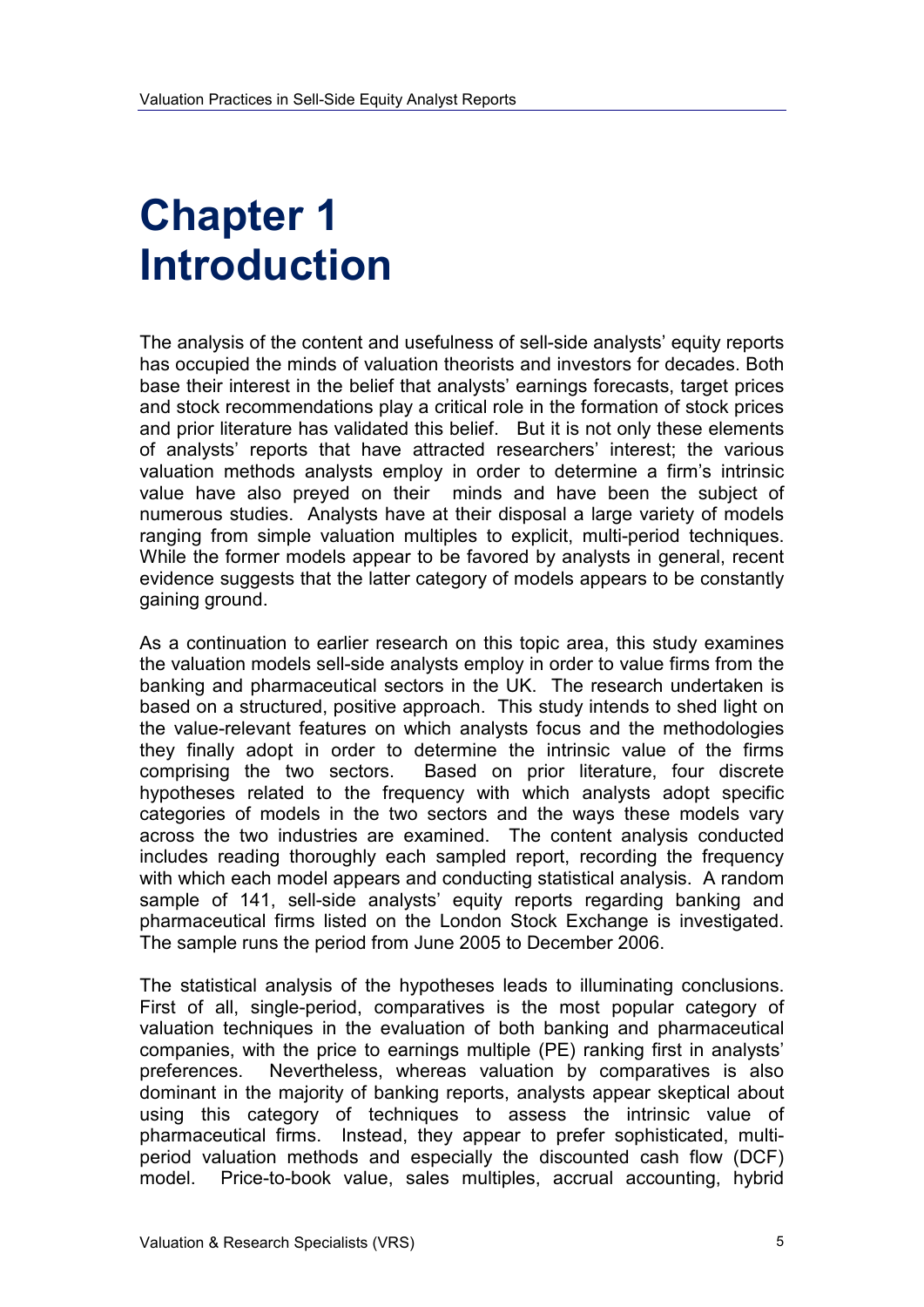models and real option style models are also used as dominant in a number of cases. However, no instance of use of the RIV model in any of the reports is recorded. The findings also suggest that despite the signaling role dividends are believed to play and the high and steady payout ratios that banking firms maintain, analysts valuing the specific industry hardly ever take dividends into consideration in their evaluations. Banking reports may often contain the use of the dividend yield model as a first approximation of a firm's intrinsic value but this model hardly ever plays a dominant role in their reports. Similarly, analysts preferring sophisticated, multi-period models to value banking firms rarely employ the dividend discount (DDM) or Gordon's growth model (GGM) in their reports and even more rarely constitute these models their dominant valuation methods. Finally, analysts appear to disregard the different nature of assets comprising the firms of the two sectors and the extent to which they can base their analysis on accounting information. Instead, they appear to rely on models that both themselves and investors are well acquainted and content with.

The remainder of this study proceeds as follows: section 2 reviews, compares and contrasts prior literature on this area. Section 3 discusses the methodology followed and the specific hypotheses set, whereas section 4 describes the data and sample collection and the scoring system adopted in the content analysis. Section 5 presents and discusses the findings of this study. Section 6 outlines the sensitivity analysis and section 7 denotes the limitations of this study. In section 8, the conclusions reached through this study and the suggestions for further research are discussed. Finally, the appendix cites an example of the statistical tests performed on the hypotheses.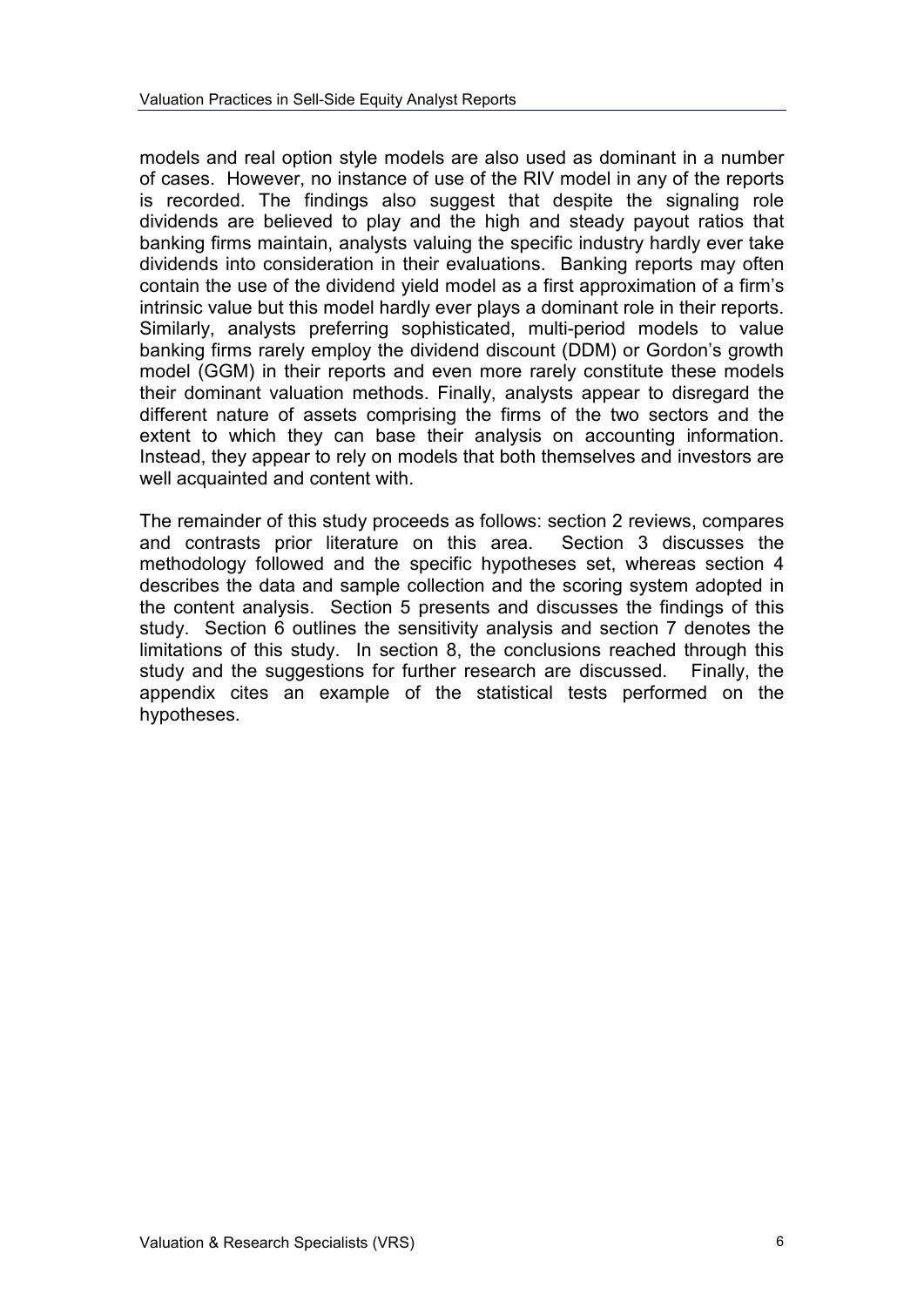### **NOTES**